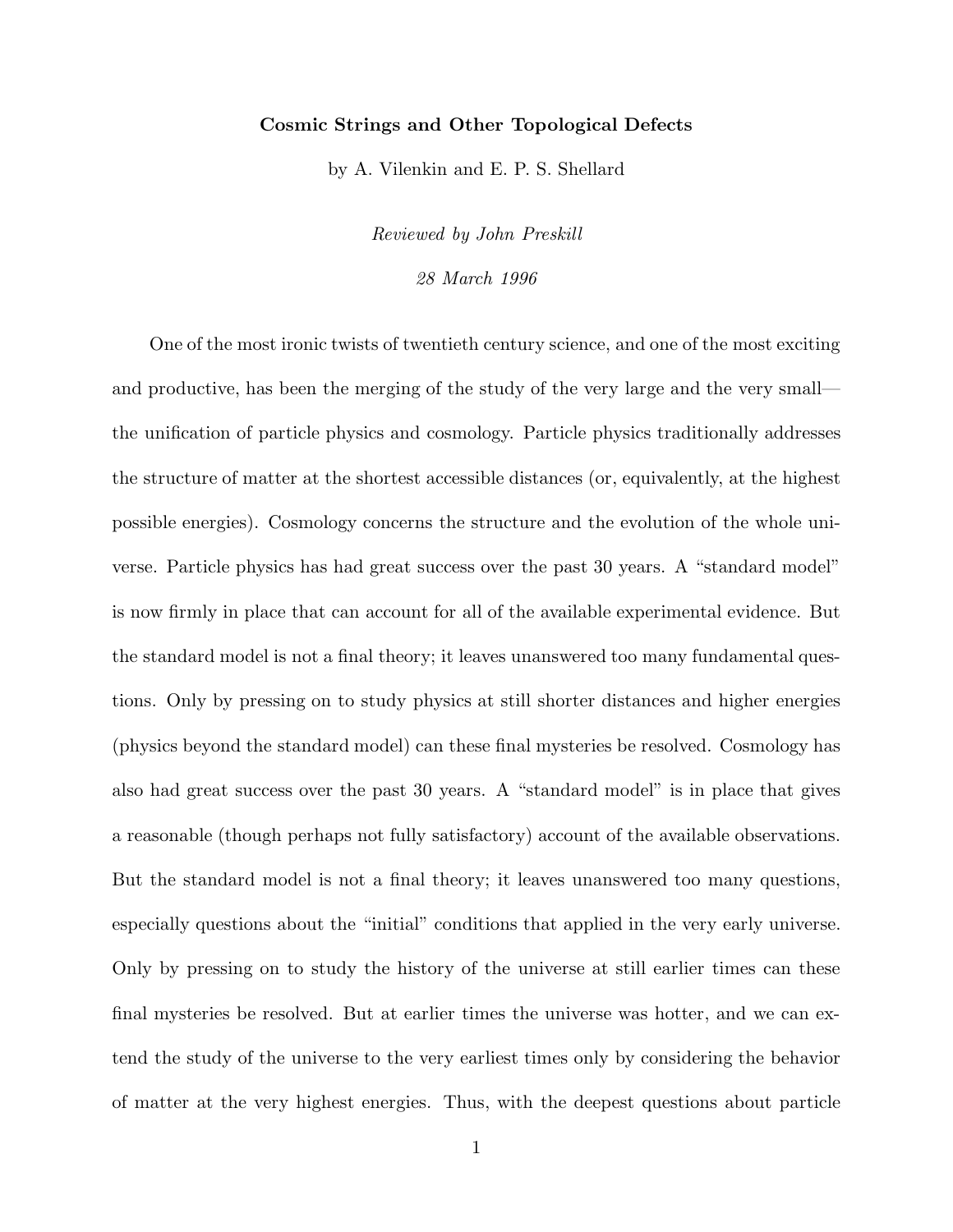physics pointing us to ever smaller distances, and the deepest questions about cosmology pointing us to ever earlier times, the study of the elementary particle meets the study of the universe—cosmology and particle physics are one.

The essential thrust of this unification is twofold. In particle physics, the most energetic current accelerator experiments can resolve the structure of matter at a distance scale of order  $10^{-16}$  cm. But particle theorists boldly speculate about the properties of the fundamental interactions down to distance scales of order  $10^{-33}$  cm. We crave experimental evidence to constrain these speculations, but no accelerator in the foreseeable future will be sufficiently energetic to probe this very-short-distance physics directly. Instead, particle physicists look to the early universe to serve as their accelerator. The universe was once so hot as to probe the behavior of matter at exceedingly short distances, and we can hope to detect surviving relics of that fiery past in today's universe.

The other side of the coin is that ideas from particle physics can illuminate the central questions of cosmology. Among these questions: Where did the matter of the universe come from? Why is the universe so large, so nearly isotropic, and so nearly homogeneous. What explains the origin of galaxies, of clusters of galaxies, of superclusters? What is the nature of the "dark matter" that dominates the halos of spiral galaxies? Since the late 70's, particle physics has offered a wealth of appealing answers to these questions. The only trouble is that there are too many mutually contradictory answers; they cannot all be right.

A central theme of modern cosmology is the study of "large scale structure"—the way that the galaxies are distributed in the universe. The very early universe was much more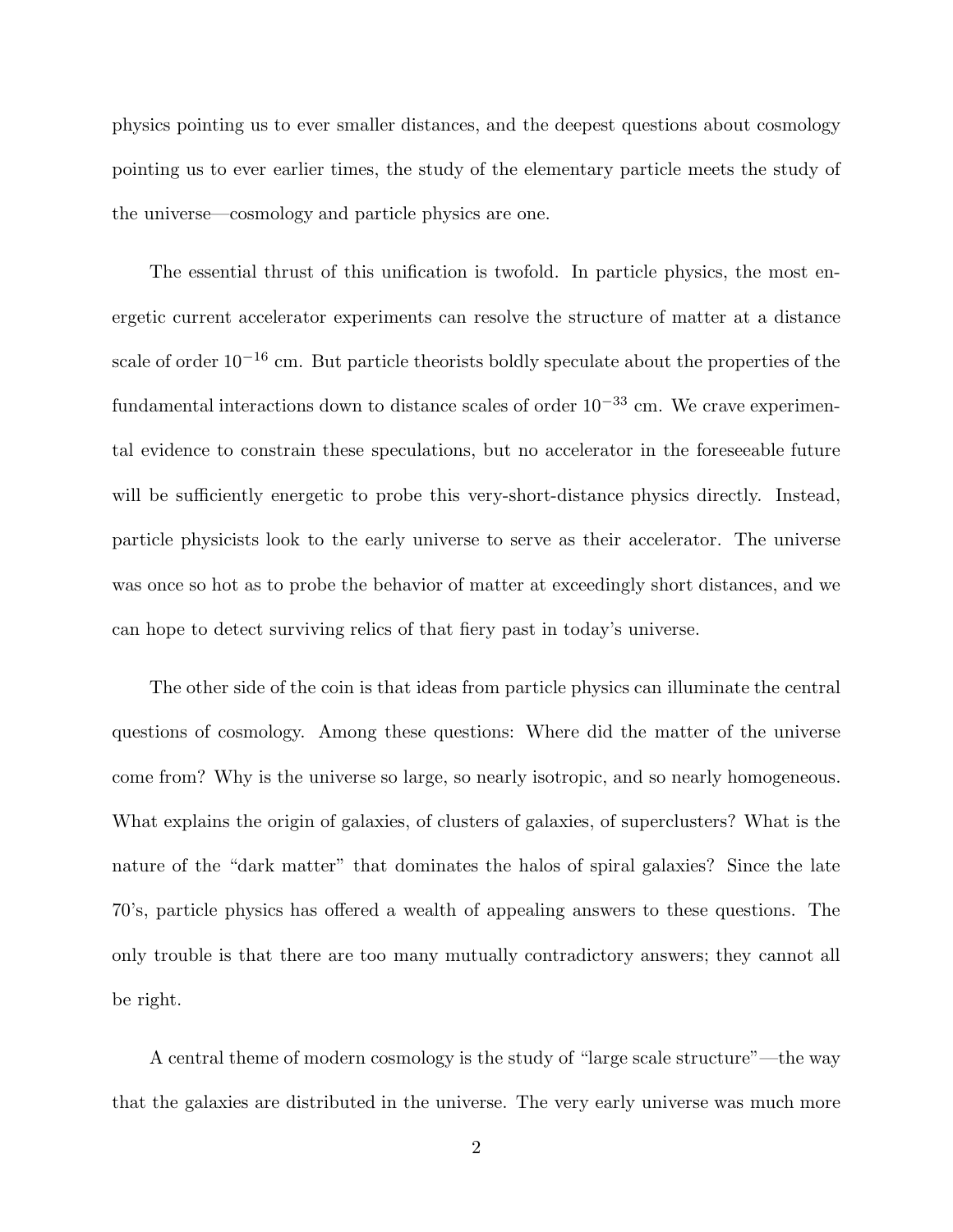homogeneous than the present universe. But small inhomogeneities were present even then, and due to their gravitational attraction, these fluctuations in the matter density grew, eventually condensing into the galaxies and other structures that we see today. The most fundamental question about the formation of galaxies is: what was the origin of the initial perturbations that eventually grew? Recent measurements of the microwave radiation left over from the big bang allow us to estimate the size of the fluctuations—the typical variation of the density about its mean value was only about one part in 10<sup>5</sup>—and it is the task of fundamental theory to explain why this variation was so small.

Two major competing models for the origin of the density perturbations have been proposed. In the "inflationary" model, the perturbations arose from quantum fluctuations, and can be understood as a consequence of the Heisenberg uncertainty principle. Indeed, these quantum fluctuations are almost certainly present at some level, but so far theorists have not offered any unambiguous prediction as to their magnitude. (The "natural" assumption seems to be that the fluctuations would be of order one, and we don't understand why they should be so small as  $10^{-5}$ . The second model of the origin of large scale structure is the "cosmic string" model, and it provides the motivation and central focus for Cosmic Strings and Other Topological Defects by Alexander Vilenkin and Paul Shellard. In this picture, the perturbations arose from a network of linear defects that were created during a phase transition that took place during the first  $10^{-37}$  seconds after the big bang. Vilenkin is one of the originators of this cosmic string scenario, and Shellard has been a leading contributor to its development. Their book is a remarkably complete and authoritative review of the broad range of physics issues underlying the scenario.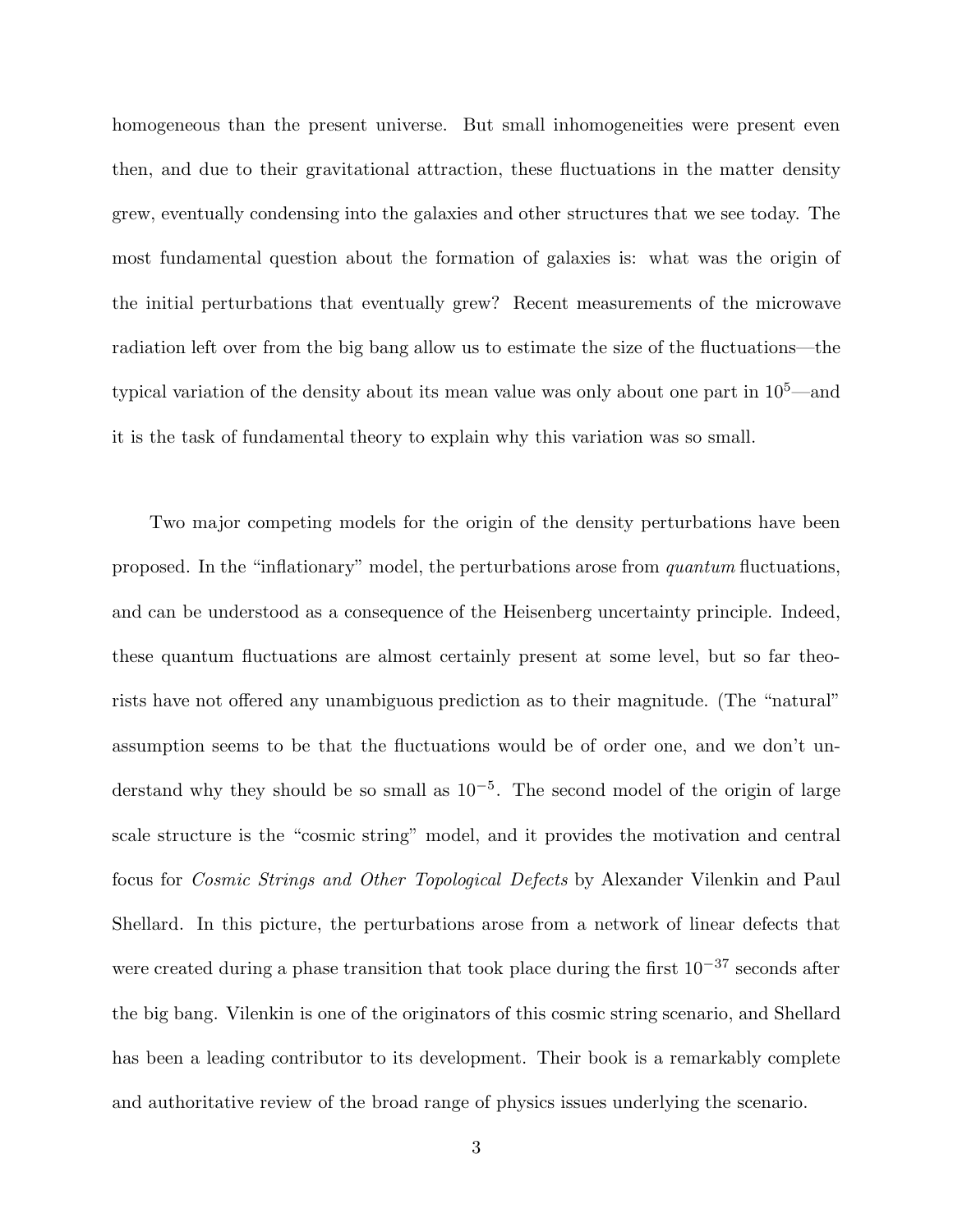Cosmic strings are closely analogous to the vortex lines that are seen in laboratory experiments with type-II superconductors, but with two important differences: the cosmic strings are defects in the vacuum rather than in a bulk state of matter, and the strings have an incredibly small thickness of order  $10^{-30}$  cm. Correspondingly, the strings are enormously heavy—with a mass per unit length of order  $10^{22}$  g/cm, or in units better suited to astrophysical applications, about  $10^{10}$  solar masses per kiloparsec. These numbers are obtained under the assumption that cosmic strings are indeed responsible for the primordial density perturbations, by fitting to the cosmic microwave observations.

The chain of ideas connecting cosmic strings with the large scale structure of the universe is exceedingly intricate, and so Vilenkin and Shellard are compelled to cover a lot of terrain in this treatise. They discuss, for example, the classification of topological defects, the theory of phase transitions and of defect formation in a quench, the dynamics of strings and the interactions that occur when strings intersect, the gravitational effects of strings and how gravitational radiation modifies the evolution of the string network, and of course, the effect of strings on the microwave background and on the formation of structure.

Indeed, the physics of the cosmic string scenario for structure formation is so complicated that even after fifteen years of intensive study, it is difficult to extract precise predictions that can be compared with the observations of the astronomers. Even the qualitative picture of how the scenario works has evolved substantially, especially as a result of improved numerical simulations of the evolution of the string network. Vilenkin's original idea was that each galaxy was seeded by a closed loop of string, but the simulations showed